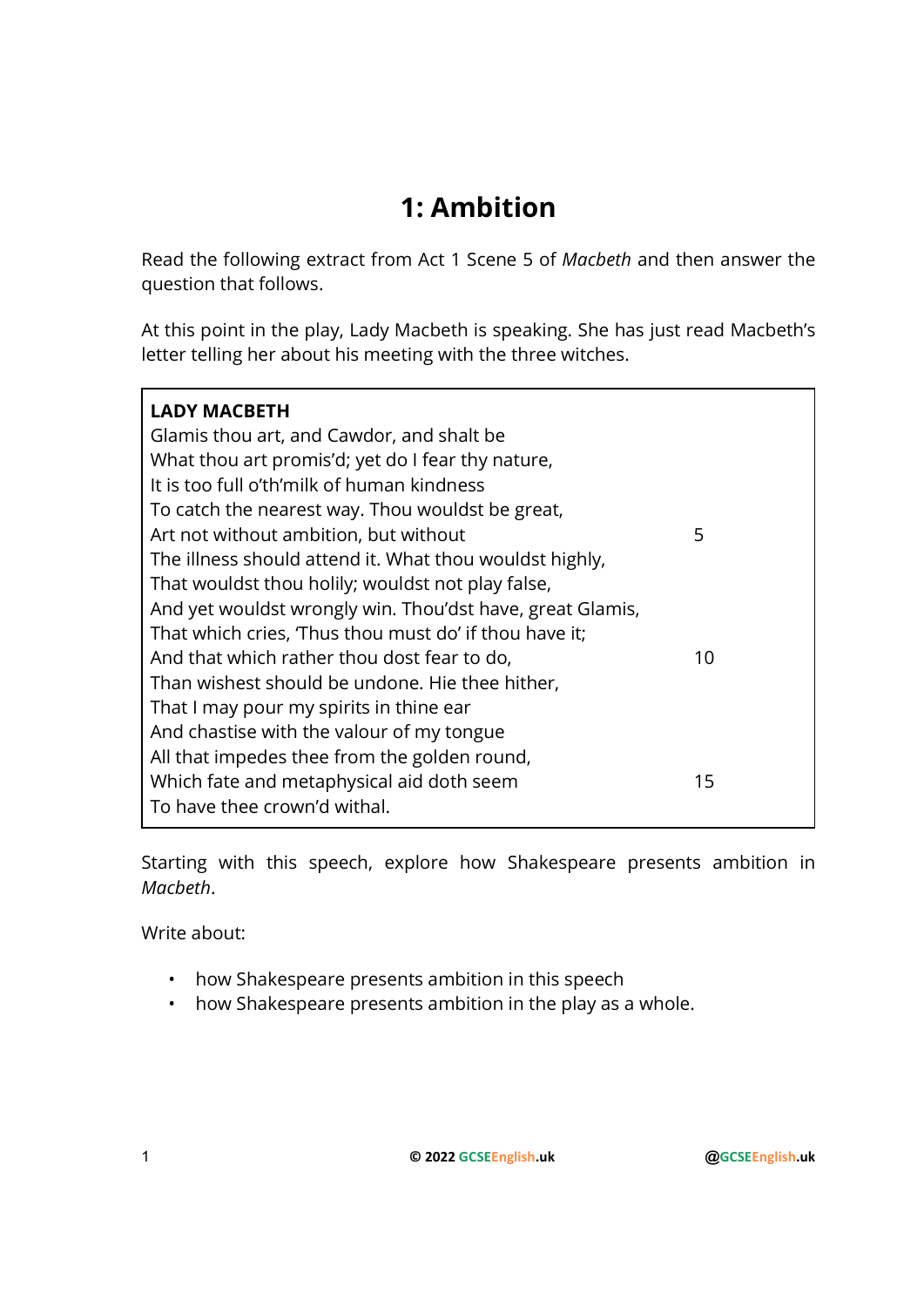## 1: The Essay

In Macbeth, Shakespeare presents ambition as the tragic flaw that causes Macbeth's downfall. In the extract, Lady Macbeth questions Macbeth's lack of ambition and she resolves to persuade him to seize the throne. Later, Shakespeare shows how Macbeth's ambition is encouraged by the Witches' prophecies and by his own desire for power as we see him transformed from a loyal subject, to a murderous tyrant, to a defeated usurper. Performed before King James VI and I in 1606, the play suggests, presumably to the satisfaction of the king, that ambitious rebels against divinely appointed kings should expect gruesome punishment.

In Lady Macbeth's soliloquy, Shakespeare presents ambition as something that Macbeth lacks, suggesting that Lady Macbeth aims to manipulate Macbeth to take action. Alone, Lady Macbeth speaks her true thoughts aloud, fearing that Macbeth is "too full o'th'milk of human kindness to catch the nearest way" to the throne (1.5.16-17). The milk symbolism is an insult, suggesting that Lady Macbeth feels that her husband is too feminine. Ambition, here, is clearly linked to ideas about masculinity and the original audience may well have been shocked to see a female character transgressing traditional stereotypes of female behaviour. Lady Macbeth then argues that ambition requires "illness", in order to bear fruit (1.5.19). She appears to believe that masculine cruelty is necessary to be great and, indeed, later calls on supernatural power to "unsex" (1.5.40) her and make her cruel. This is perhaps an echo of Machiavelli's notorious advice to princes that vice should be used in order to get and retain power. Lady Macbeth concludes by resolving to give Macbeth her qualities through the power of her rhetoric: "I may pour my spirits in thine ear." (1.5.25) The metaphor presents persuasion as a fluid, filling Macbeth's head with something unnatural and deadly.

Although Lady Macbeth dismisses Macbeth's lack of ambition, Shakespeare presents ambition as an important motivation for Macbeth. Soon after meeting the Witches, Banquo notices that Macbeth is "rapt" (1.3.55 and 1.3.141). Macbeth seems to be already imagining his royal future. Later, when Duncan proclaims Malcom as his heir, Macbeth reveals his "black and deep desires" (1.4.51). Whispering to himself, he uses imagery of darkness to emphasise how disturbing his ambition is and to reveal his plan to "overleap" (1.4.48-49) Malcolm. This access to Macbeth's thoughts sets up a dramatically ironic scene where Macbeth simultaneously proclaims his loyalty and signals his treachery. However,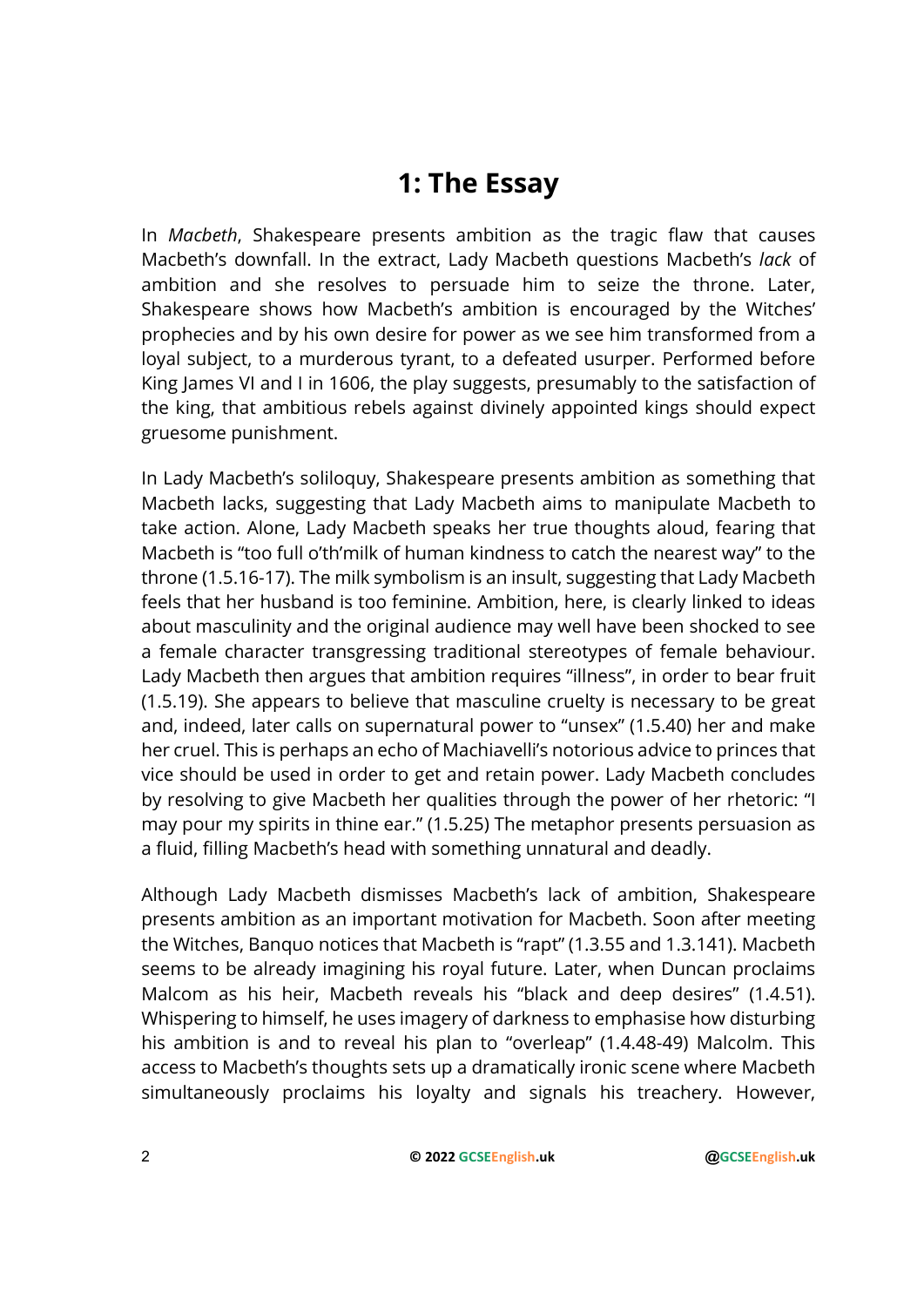Macbeth is never firm in his resolve and almost abandons the murder noting that his "vaulting ambition o'erleaps itself." (1.7.27-28) Here he imagines ambition as a horse failing to jump a fence. This wavering is ended by Lady Macbeth's mockery ("Wouldst thou…live a coward?" [1.7.41-43]) and we see that, without her ambition, Macbeth's ambition may have withered away. This reflects the source, The Chronicles of Scotland, in which the killing of Duncan is a product of both Macbeth's ambition and Lady Macbeth's "unquenchable desire" to be queen (p102).

Shakespeare later presents ambition as a character flaw that causes Macbeth's downfall. Upon becoming king, Macbeth mourns his "fruitless crown." (3.1.62). This ambition to father a dynasty, expressed using metaphors of infertility, causes him to plot to have Banquo and his son Fleance, prophesied by the witches to "get kings" (1.3.65), killed. Their continued existence eats away at Macbeth and he exclaims: "full of scorpions is my mind." (3.2.36) This metaphor suggests that Macbeth is poisoned by his ambition and that it is causing him pain and indeed, when Macbeth learns that Fleance has escaped he cries out: "then comes my fit again." (3.4.21) This is the beginning of Macbeth's downfall. Later, as the army advances, Macbeth reaches a moment of nihilistic realisation proclaiming that life is "a tale told by an idiot…signifying nothing." (5.5.25-27) Shakespeare shows that ambition leads only to destruction and meaninglessness. The arrival of the rightful heir represents a return to the correct "measure, time and place," (5.9.40) and perhaps reflects contemporary discussions about the Divine Right of Kings; Macbeth's ambition causes him to outrage God and he receives his just punishment.

Thus, in Macbeth, Shakespeare presents ambition as a disruptive force that undermines duty and loyalty, usurps legitimate leaders and leads, ultimately, to the just death of the usurper. Moreover, ambition is presented as an illness and as a character flaw that brings about the tragic hero's destruction. Then, as in many other tragedies, a new equilibrium of peace and good order dawns. Though twenty-first century audiences may have a more positive view of ambition, the play still resonates as a powerful depiction of how excessive ambition and absolute power can corrupt previously virtuous people.